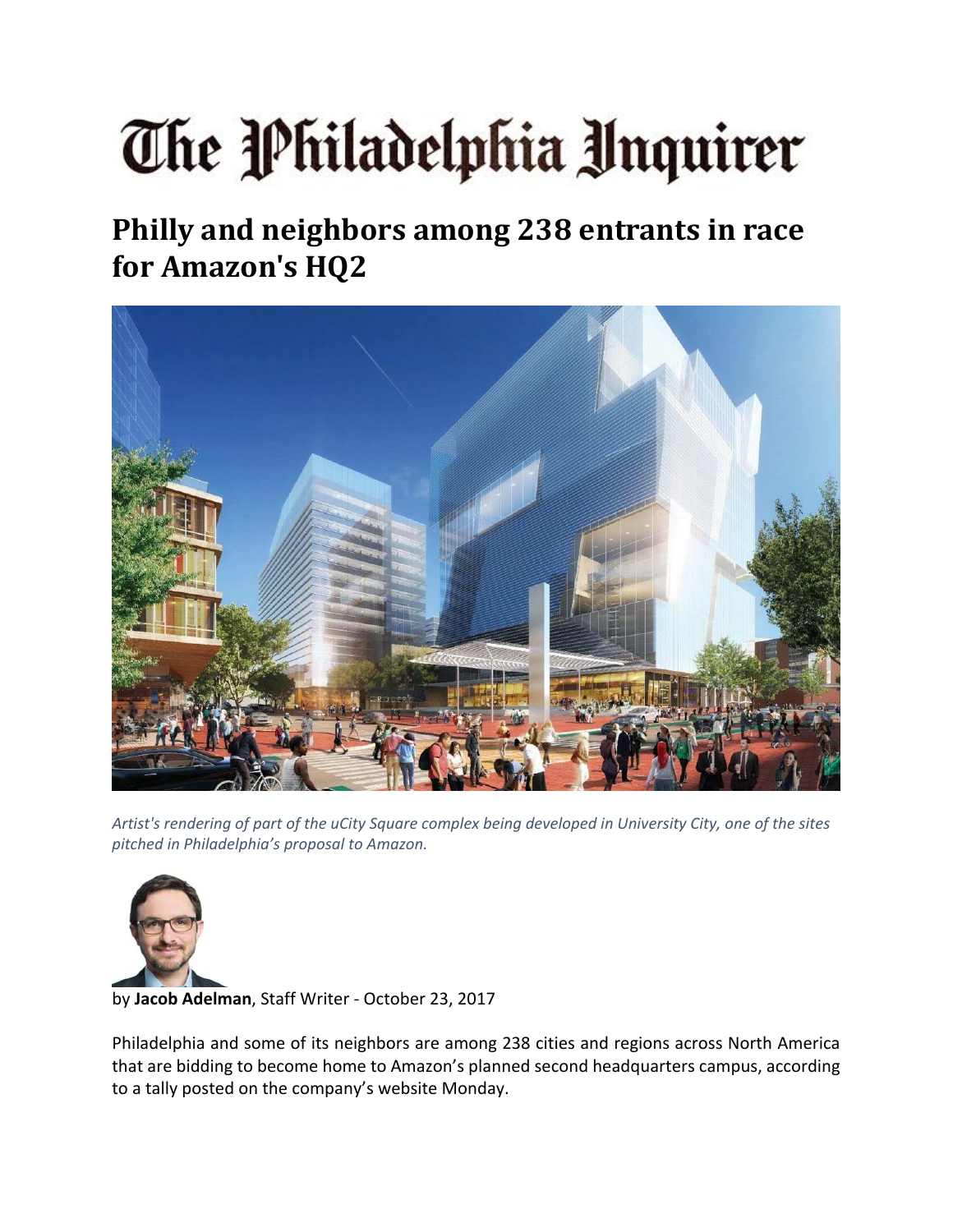Proposals to host Amazon.com Inc.'s new corporate home came from 54 states, provinces, districts, and territories across the continent, it said. Bids originated from all but six U.S. states (Montana, Wyoming, North Dakota, South Dakota, Vermont, and Arkansas), according to an accompanying map.

The tally was released four days after Amazon's Oct. 19 deadline for responses to its request for proposals to accommodate the company's expansion beyond its native Seattle. Locally, bids came from Philadelphia, Delaware County, Camden County, and the state of Delaware. Bensalem and Bristol Townships in Bucks County also each submitted a proposal

Amazon's headquarters‐search team will review each of the proposals in the coming months, company spokesman Adam Sedo wrote in an email.

John Boyd, a Princeton‐based location consultant, said the large volume of applications received by Amazon is a result of many bids coming from single metropolitan areas, such as the Philadelphia region.

Boston and its near neighbors in Massachusetts and elsewhere in New England also submitted separate pitches, as did municipalities in the New York City metro and San Francisco Bay areas.

Amazon had asked for one response per metropolitan region as part of its original request, in which it outlined its plan to employ 50,000 skilled workers at the second headquarters campus, nicknamed HQ2. The plans call for spending \$5 billion to develop millions of square feet of office space.

"At the outset of this process, Amazon certainly had a select group of cities they felt would show the most promise," said Boyd, whose company has helped Boeing Co., PepsiCo Inc., and others with site searches. "Now they have 238."

Boyd said that Amazon would probably generate a short list of 10 to 15 serious contenders for the new headquarters and that company officials would in coming months begin making in‐ person visits to specific sites. He predicted that Philadelphia would make the company's short list.

Philadelphia's pitch revolves around the Schuylkill Yards and uCity Square developments in West Philadelphia, and South Philadelphia's Navy Yard.

Camden County has a Delaware River waterfront site in mind for the retail giant, and Delaware has proposed a block of properties along Wilmington's South Market Street, a former steel mill in the New Castle County town of Claymont, and a business park in Fairfax.

Delaware County and Chester City, and Bensalem and Bristol Townships were also offering up stretches of their waterfronts for the retail behemoth.